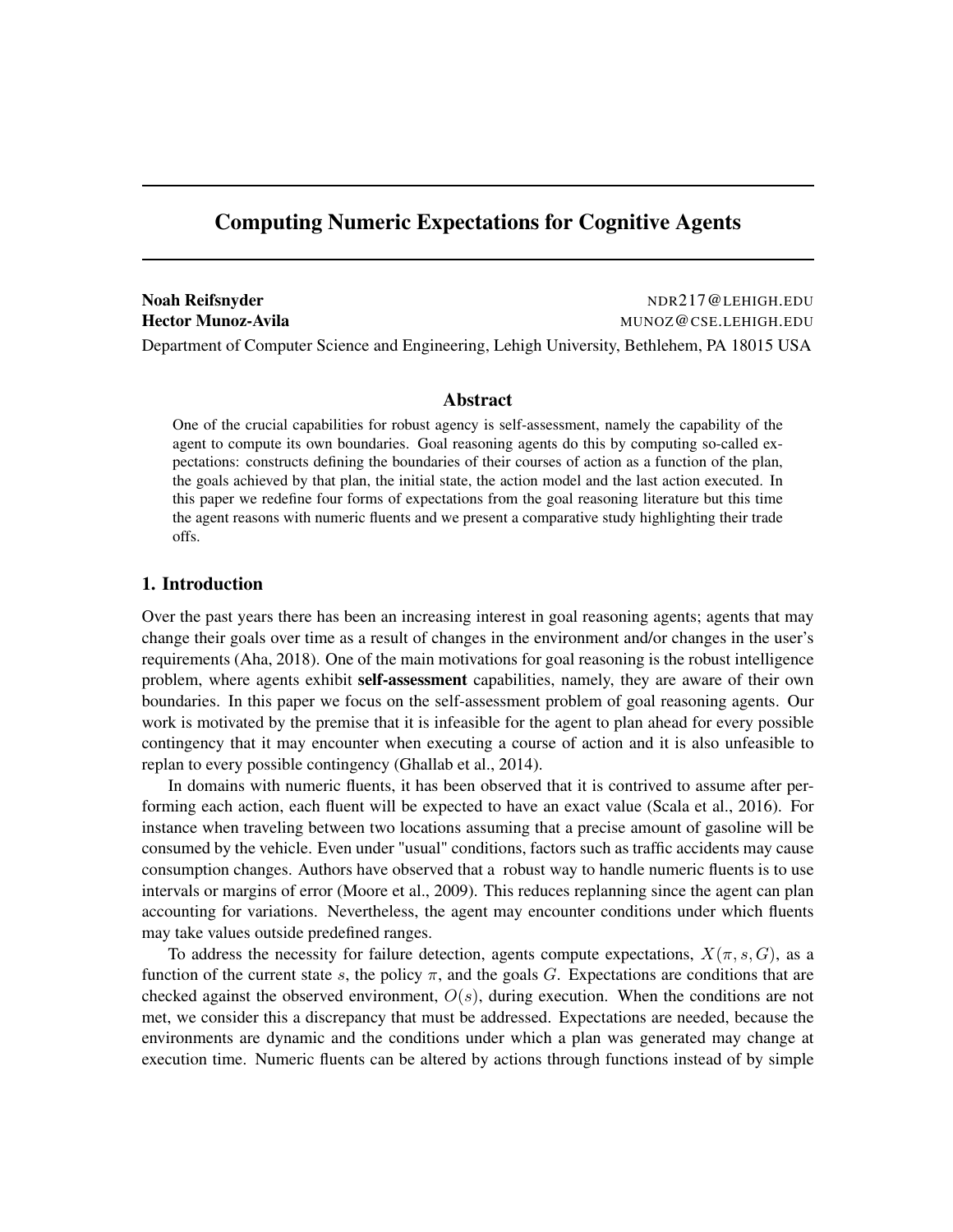value assignment (Hoffmann, 2003; Coles et al., 2010). For example, for a *navigate* action, if a variable  $fuel(rl)$ , has a value of the fuel level of rover  $rl$ , then the variable could take a new value *fuel(r1) - (travel-time(?y,?z)* \* *rate(r1))*, where ?y and ?z are locations. The starting state,  $s_0$ includes numeric fluents such as the fuel level of *r1*, travel time between locations, and symbolic fluents such as the starting location of *r1*. Frequently, for planning purposes these functions are assumed to be monotonic (Edelkamp, 2003; Hoffmann, 2003; Bajada et al., 2015) although some paradigms drop this assumption (Scala et al., 2016). Scala et al. (2016) shows an algorithm for heuristic planning with numeric fluents using intervals. The general problem of planning with numeric constraints is undecidable (Helmert, 2002) although under some conditions it is polynomial (Aldinger et al., 2015). Our work doesn't make any assumptions of how the plan  $\pi$  was generated.

The following are the main contributions of the paper: (1) we re-examine a taxonomy that encompasses expectations as computed by goal reasoning systems for symbolic fluents reported in Dannenhauer & Munoz-Avila (2015); Munoz-Avila et al. (2019) and extend it to a taxonomy for numeric fluents and their margins of error. Up until now, the bulk of the research on goal reasoning has focused on domains where actions have symbolic fluents. The few exceptions will be discussed in the related work section. (2) We also analyze the tradeoffs between those expectations. (3) We report experiments on a goal reasoning system with the five forms of expectations and discuss their trade-offs.

## 2. Preliminary definitions

This section provides intuition into the definitions of the basic terminology we use. For the formal definitions please refer to Appendix A1. A state is a collection of variables that takes interval values.

In this paper we will focus on actions with numeric fluents for simplicity of the exposition. To represent states we use a collection of variables V; a state s indicates the binding of the value  $s(v)$ of each variable  $v \in V$ . For instance, the variable  $at-y(r)$  returns the y-coordinate as a confidence interval  $[1.9, \overline{2.3}]$  for rover rl. We use x for the lower bound of an interval x and  $\overline{x}$  for its upper bound.

As exemplified in Table 2, an operator is a 4-tuple *o=(name parameters precondition effect)*. The parameters are a collection of free variables, which are used to facilitate writing operators.<sup>1</sup> We denote free variables by using "?". For instance *?r* denotes the free variable r (i.e., a rover).

The preconditions are a list of interval constraints. Interval constraints are of the form either *within*  $(v, i)$  or *not-within*  $(v, i)$ , where v is a state variable and i is an interval. The former checks if in the current state s, the state variable  $s(v)$  is within interval i whereas the latter checks if  $s(v)$  is not within i (i.e.,  $s(v)$  may partially overlap or maybe totally disjoint from  $i)$ . For instance, in the operator shown in Table 2 we are checking if the interval for the variable  $fuel(?r) = [fuel(?r), \overline{fuel(?r)}]$  is within the interval left bounded by  $\overline{rate(?r)}$  and right bounded by  $\infty$ . That is, even if the highest fuel consumption,  $\overline{rate(?r)}$ , occurs, there is enough fuel to execute this action. If all the constraints within the preconditions of an action  $\alpha$  are satisfied by a state s, then we say that  $\alpha$  is applicable in  $\alpha$ .

<sup>1.</sup> We call these free variables to distinguish them from the state variables.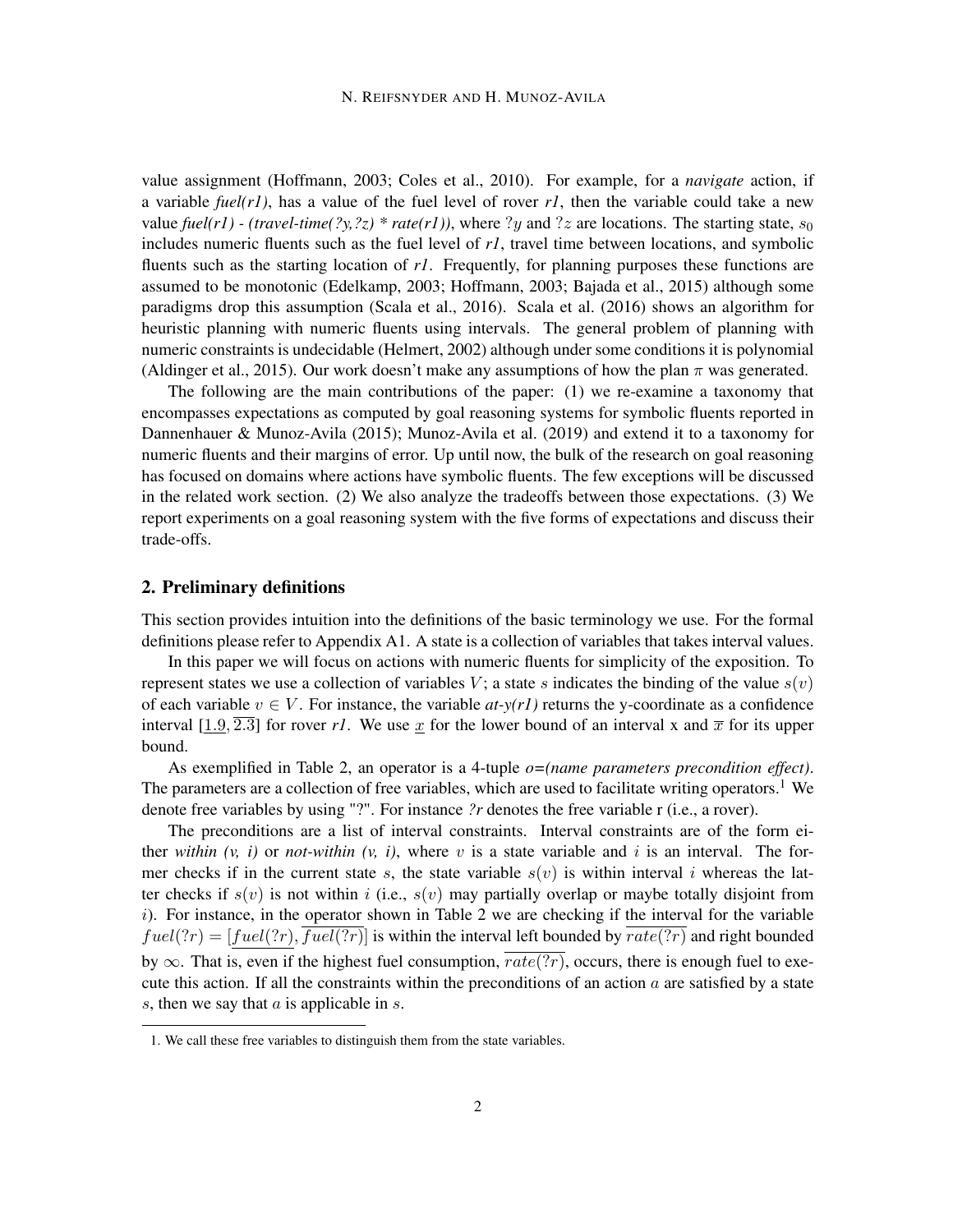Table 1. Planning problem with solution plan

| :Initial State                       |
|--------------------------------------|
| {fuel: $\{r1: [10,10]\}$ }           |
| {at-y: {r1: [2, 2], Beacon1: [0,0]}} |
| {at-x : {r1: [0,0], Beacon1: [2,2]}} |
| {lit: {Beacon1: $[0, 0]$ }           |
| {rate : {r1: [.9, 1.1]}}             |
| :Actions                             |
| move_north, move_south, move_east,   |
| move_west, light_beacon              |
| :Goals                               |
| {lit: {Beacon1: $[1, 1]$ }           |
| :Plan $\pi$                          |
| move_north, move_north, move_east,   |
| move_east, light_beacon              |



The effects indicate changes in value to the state variables. For example, Table 2 shows an example of an operator. It alters the variable fuel(?r) =  $[\text{fuel}(?r), \text{fuel}(?r)]$  as follows: fuel(?r) =  $[\text{fuel}(?r) - \overline{\text{rate}(?r)}, \overline{\text{fuel}(?r)} - \text{rate}(?r)].$  move\_north also alters value of the variable as follows: at-y(?r) = (at-y(?r) - 1,  $\overline{at-y(?r)}$  - 1). This denotes a change in y-position of the rover of -1 (north). So all together, the action  $move\_north$  consumes the interval of rate(?r) amount of fuel while moving  $-1$  in the y-coordinate plane.

The set of goals  $G$  is indicates desired values for variables in V. For example, we may state for the domain in Table 1 that the goals are to turn on *Beacon1* (as represented by the fluent *lit Beacon1*). A plan achieves the goals in  $G$ . For example, the plan in Table 1, describes a plan that navigates an agent from its initial position of  $(0,2)$  to the position of the beacon at  $(2,0)$  and then turns on the beacon.

### 3. Immediate Expectations with Numeric Values

Immediate Expectations takes ideas from plan monitoring execution literature (see related work discussion). Informally, agents using immediate expectations check that the preconditions of the next action to execute  $a_{i+1}$  hold in the observed state  $s_i$  (Cox, 2007).

## 4. Informed Expectations with Numeric Values

Informed Expectations accumulate the effects from all previous actions executed so far in  $\pi$ . We present them informally here. The formal definition is in Appendix A3, which depends on the basic operator  $\bigoplus_S$ , defined formally in Appendix A2.

At any point in time, we have executed a prefix of the plan  $\pi_{prefix} = a_1 \dots a_{i-1}$ , this has resulted in a sequence of states  $s_0$   $s_1 \ldots s_{i-1}$ , where  $s_0$  is the starting state and  $s_{i-1}$  is the current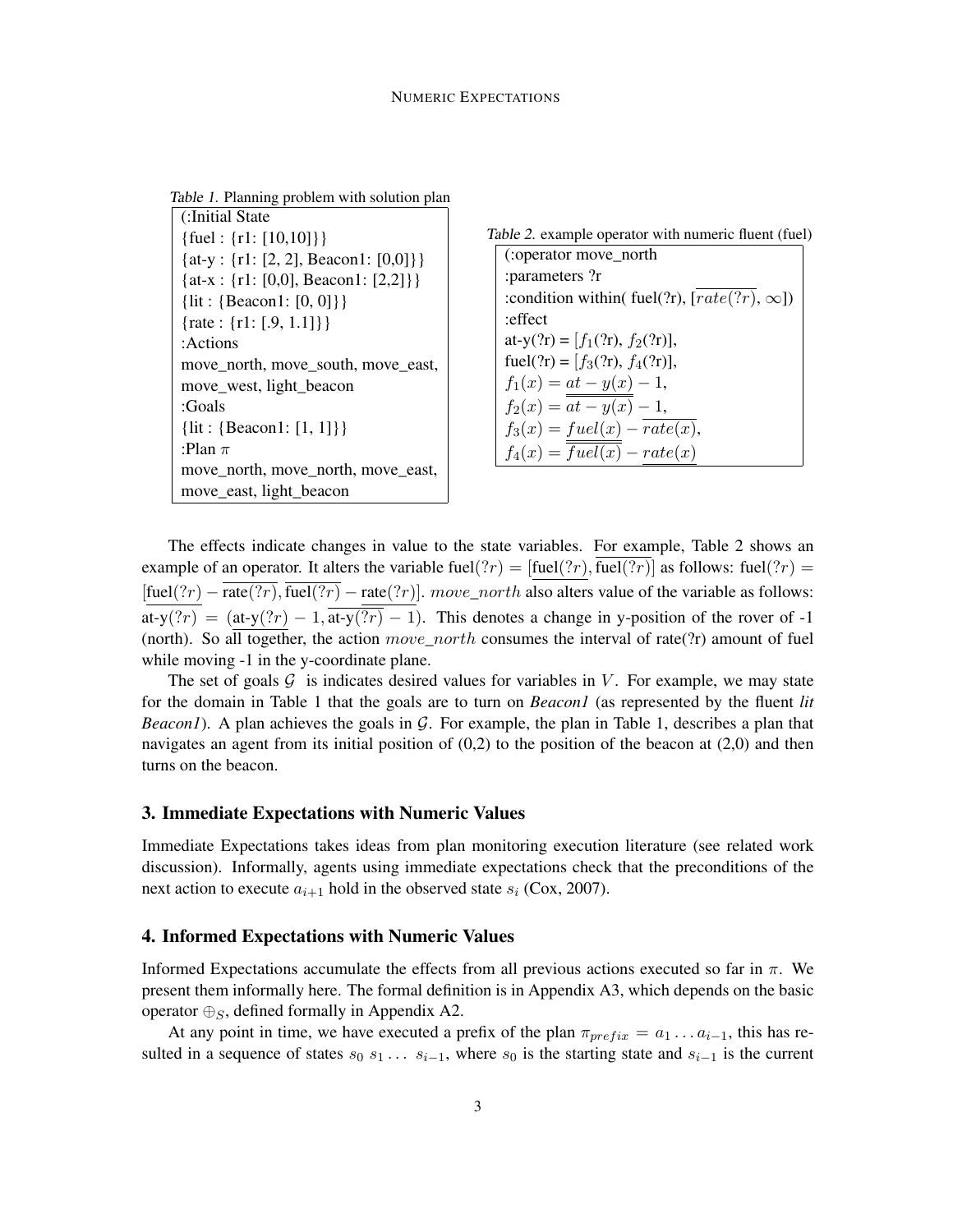state. At each time, we compute the informed expectations  $inf_0, inf_1 inf_2...$  inf $f_{i-1}$ . Informed expectations carries out the accumulated effects for each variable  $v = [\underline{v}, \overline{v}]$  as it has been transformed over time v, starting from its value in the initial state  $[\underline{v^0}, \overline{v^0}]$ :

$$
[\underline{v}^0, \overline{v^0}], [f'_1(\underline{v}^0), f'_2(\overline{v^0})], \dots [f_1' \cdots' (f'_1(\underline{v}^0)), f'_2 \cdots' (f'_2(\overline{v^0}))]
$$

where  $(f'_1, f'_2)$  are the effects for v of  $a_1$  and  $(f_1'...', f_2'...')$  are the effects for v for  $a_{i-1}$ . Informally, informed expectations compounds functions tuples, so that  $inf_{i=1}(v) = \left[\underline{v^{i-1}}, \overline{v^{i-1}}\right]$  with  $v^{i-1} = f_1' \cdots' (f'_1(\underline{v}^0))$  and  $\overline{v^{i-1}} = f'_2 \cdots' (f'_2(\overline{v^0}))$ .

If v is not changed in some action a in  $\pi_{prefix}$ , then we assume that its effects are  $f_1(x)$  =  $f_2(x) = x$  (i.e., the identity function) and therefore when applying composite functions the values do not change.



Figure 1. An Example of Informed expectations from the initial state in Table 1 using the operator in Table 2

**Example.** Figure 1 shows an example. The starting value of the variables at-y( $?r1$ ) = [2, 2] and of fuel(?r1) = [10, 10] is propagated forwards by the suffix plan  $\pi_{prefix}$  = move\_north move\_north resulting in:

- at-y $('?r1) = [f1((f1(2)), f2(f2(2))] = [0, 0]$
- fuel(?r1) = [f3((f3(10)), f4(f4(10))] = [7.8, 8.2].

### 5. Regression Expectations with Numeric Values

Regression Expectations are an extension of goal regression. Goal regression determines the weakest preconditions needed to execute a plan (Veloso & Carbonell, 1993). Our extension accounts for our representation of the variables as intervals and the manipulation of numeric fluents. We present them informally here. The formal definition is in Appendix A4, which depends on the basic operator  $\ominus_P$ , defined formally in Appendix A2.

The goals  $G$  are a conjunction of numeric constraints on the variables. Therefore, in regression we carry back conditions on each of these variables v over a suffix of the plan  $\pi_{suffix} = a_i \dots a_n$ , where  $a_n$  is the last action of the solution plan  $\pi$  and  $a_i$  is the next action to execute. Regression over  $\pi_{suffix}$  results in a sequence of regressed conditions  $reg_i^v reg_{i+1}^v \dots reg_n^v$ . The value of  $reg_n^v$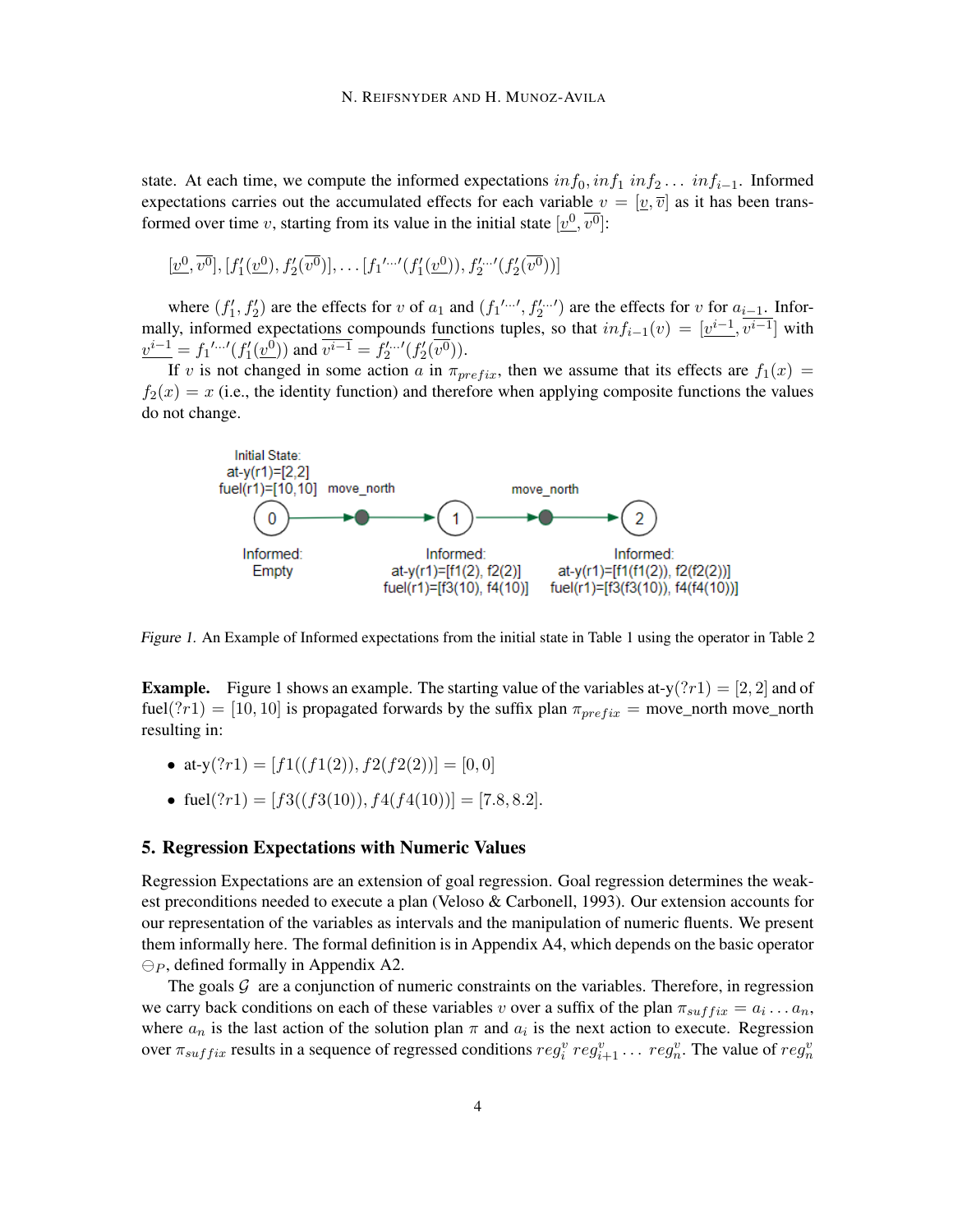is the condition:  $v = [v_n, \overline{v_n}]$ , where  $[v_n, \overline{v_n}]$  is the value of v in the final state for all v in  $\mathcal{G}$ . To compute the value of  $reg_{n-1}^v$ , we first copy  $reg_n^v$  into  $reg_{n-1}^v$ , and then modify it according to the following three cases:

- if v is not mentioned in  $a_n$  (that is, its value is not changed in the effects nor it is mentioned in the preconditions), then  $reg_{n-1}^v$  remains unchanged (i.e.,  $reg_{n-1}^v = reg_n^v$ ).
- if the value of v is changed in the effects of  $a_n$ , say  $v = [v_n, \overline{v_n}] = [f_1(v_{n-1}), f_2(\overline{v_{n-1}})],$ then  $v = [f_1^{-1}(\underline{v_n}), f_2^{-1}(\overline{v_n})]$  is added as a condition  $reg_{n-1}^v$  replacing the previous condition  $v=[v_n,\overline{v_n}].^2$
- Finally, all constraints mentioned within the preconditions of  $a_n$  are added to  $reg_{n-1}^v$ . If any of the preconditions has a condition requiring a value of v already in  $reg_{n-1}^v$ , this replaces any previously assigned value for v.

Each of the previous values  $reg_{n-2}^v, ..., reg_i^v$  are computed using the same three cases.

Example. Figure 2 shows an example, the regressed conditions for each state as obtained as follows:

- State 5. The goal is for  $lit(Beacon1)$  to have a value  $[1, 1]$  (i.e., the Beacon 1 should be "on"), hence  $reg_5^{lit(Beacon1)}$  $\binom{1}{5}$  has as single condition:  $lit(Beacon1) = [1, 1].$
- State 4. The *light\_beacon* action requires that  $lit(Beacon1) = [0, 0]$  and that the vehicle r1 to be in the same location as *Beacon1*, hence,  $reg_4^{lit(Beacon1)}$  $\frac{u(t) \text{ e}<sub>u</sub>}{4}$  consists of 3 conditions: *at-x(r1)=[0,0]*, *at-y(r1)=[2,2]* and *lit(Beacon1)=[0,0]*.
- State 3. The *move\_east* action changes the value of *at-x(r1)* when applied in state 3 using functions f and g. Therefore, at- $x(r1) = [f^{-1}(2), g^{-1}(2)]$  is added as a condition of  $reg_3^{lit(Beacon1)}$  $a_3^{(n)}$ , replacing its previous value  $at-x(r1)$ =[2,2] in state 4. The fuel level of r1 is added to  $reg_3^{lit(Beacon1)}$  $\frac{3}{3}$ <sup>th (because it is a precondition from the *move\_east* action. The condi-</sup> tions on the variables  $at$ -y(r1) and  $lit(Beacon1)$  are retained from  $reg_4^{lit(Beacon1)}$  $\frac{u(Deacon1)}{4}$ .

# 6. Goldilocks Expectations with Numeric Values

Goldilocks Expectations, defined for the symbolic case in Reifsnyder & Munoz-Avila (2018), combine Informed and Regression Expectations. Extrapolating from the symbolic case, they can be computed by calculating informed expectations from the starting state (i.e., in the numeric case by compounding functions  $v^{l} = f^{l} \cdots^{l} (\dots (f'(v)) \dots)$ , then regressing off from the final states' informed expectations (i.e., in the numeric case by compounding inverse functions  $v = f_t^{-1}(\ldots(f_{t-1}^{-1}(v^{t-1}))\ldots)$ ). This would not work in the numeric case since it will regress to the exact same value.

<sup>2.</sup>  $f^{-1}$  denotes the inverse function of f.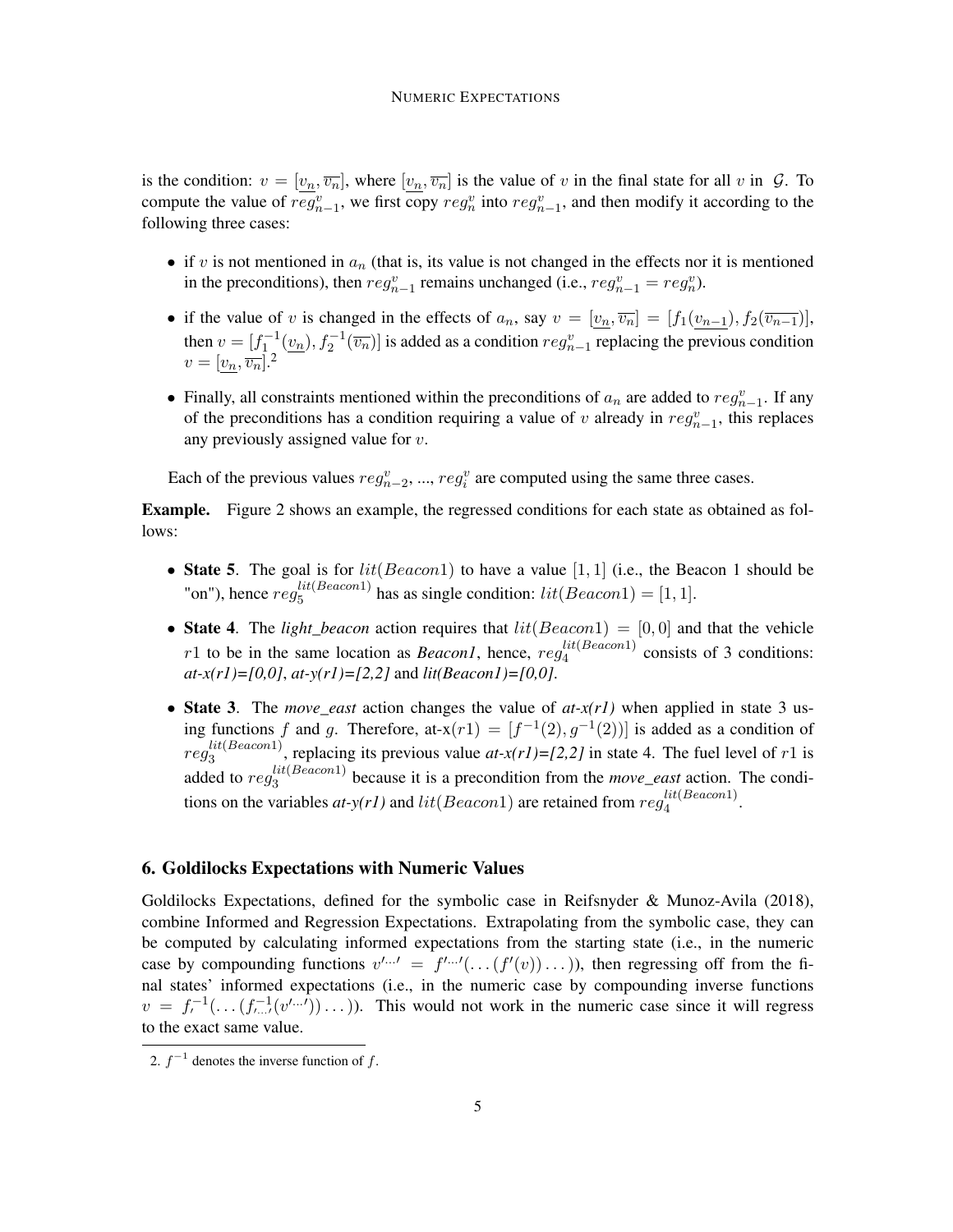#### N. REIFSNYDER AND H. MUNOZ-AVILA



Figure 2. An Example of regression expectations from the goal state in Table 1.  $f(x) = left(\text{at-x}(x)) - 1$ and  $g(x) = right$ (at-x(x)) – 1



Figure 3. Illustration of Goldilocks expectations. The projected intervals from informed expectations are in blue and those of regression are shown in red. The dashed lines correspond to the Goldilocks expectations

We present a slightly different definition for Goldilocks Expectations tailored towards numeric interval variables; it "intersects" Informed and Regression Expectations by checking that both are met. Figure 3 provides an illustration for a plan  $\pi = a_1 a_2 \dots a_n$ . Function composition tends to enlarge the intervals are they are projected forwards from  $a_1$  and backwards from  $a_n$ .

Our motivation for checking both, informed and regression simultaneously, is that Regression can detect when the agent will not achieve its goals, while Informed can detect that something is wrong in the execution of the plan. By looking at them simultaneously, the agent can make decisions over trade-offs between achieving the goals and how the agent is achieving them. For example, using the navigation domain from Table 1, an agent might have a goal to end the plan trace  $\pi$  with a range of fuel left, e.g.,  $\{ful: {n \in [0, \infty)}\}$ . In this scenario, Regression Expectations will make sure the agent has enough fuel to finish  $\pi$ . While this is important, it is also important to realize that Informed Expectations keep track of accumulated effects of the actions executed so far. Informed is monitoring here the fuel consumption of the agent, and making sure it remains within the bounds as inferred from the action model. If the agent drifts out of those bounds, there may be a flaw with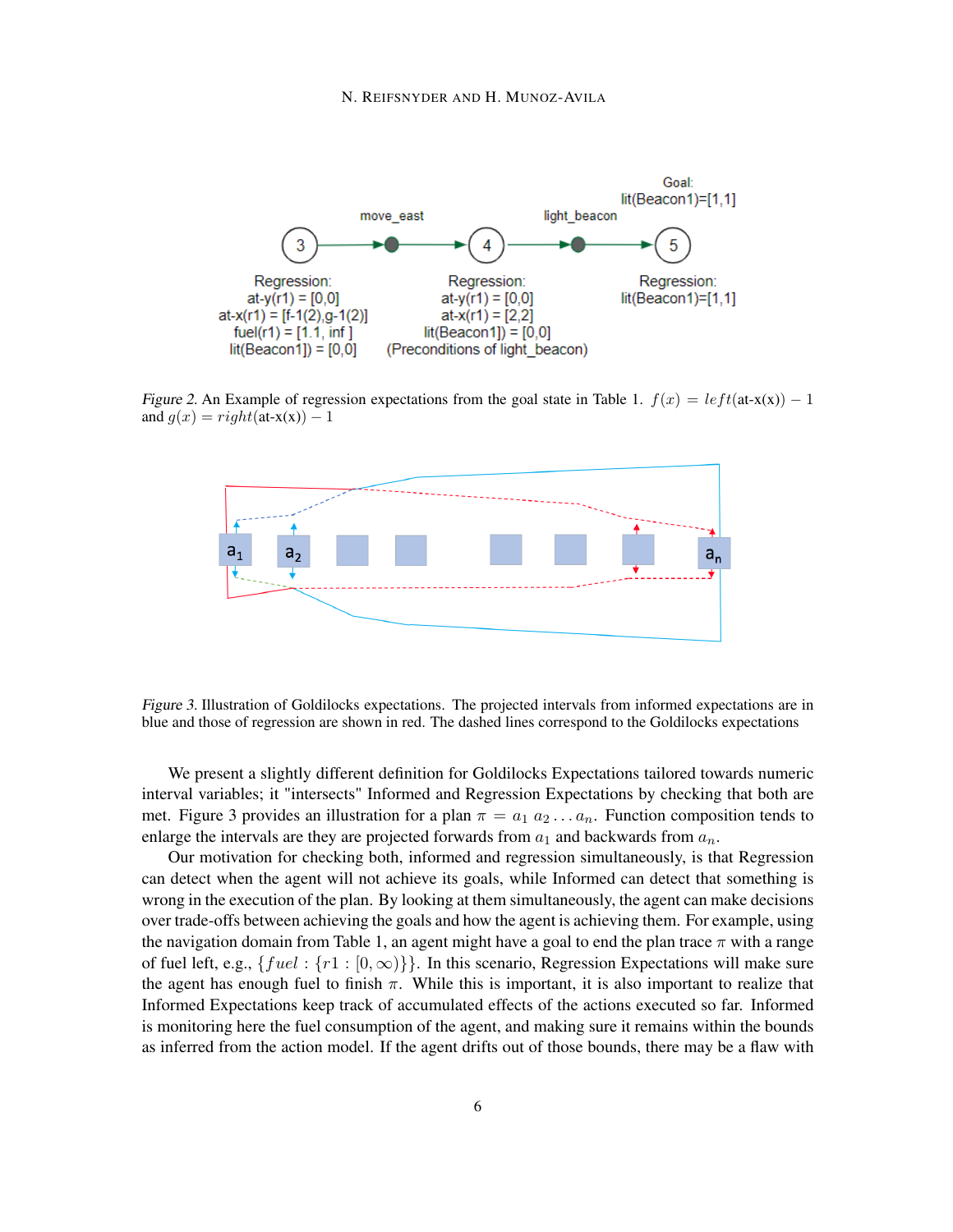the agent causing it to consume more fuel than projected. So the agent might still achieve the goals but consume more fuel than expected. Recognizing this expectation failure can allow the agent to trigger a discrepancy and avoid needlessly wasting fuel. By considering both of these expectations, the agent can detect a variety of possible failures at their onset beyond "just" achieving the goals.

**Example.** When the agent completes action  $a_3$  of the plan trace  $\pi$  in Table 1 (the first instance of move\_east), it calculates the Goldilocks Expectations gold<sub>3</sub> as follows. gold<sub>3</sub> = (inf<sub>3</sub>, reg<sub>3</sub>), both of which have the following values (for details on how these values were computed see the examples in Appendix A3 and A4):

- $inf_3 = (\{at-y : \{r1 : [0,0]\}, at-x : \{r1 : [1,1]\}, fuel : \{r1 : [6.7,7.3]\}\})$
- $reg_3 = \{at-y : \{r1 : [0,0]\}, at-x : \{r1 : [1,1]\}, fuel : \{r1 : [1.1,\infty)\}, lit : \{Beacon1 : [1,1] \}$  $[0,0]$ }

There is a difference in the two expectations over the expectations computed for variable  $fuel(r1)$ . On the Informed side we expect between 6.7 and 7.3 fuel units, but on the Regression side, we just expect to have more than 1.1 fuel units. If we violate the Informed side but not the Regression side, we know we can likely finish the plan, but it will indicate a larger than expected fuel consumption.

# 7. Empirical Evaluation

In our experiments, we did a comparative study of the 5 different types of expectations across numeric extensions of 2 domains used in the goal reasoning literature. For planning purposes, we use the Pyhop HTN planner Nau (2013), which handles numeric fluents and the HTN methods configured to generate correct plans. Other than the expectation type, the agent uses the same planning and discrepancy handling processes. Whenever a discrepancy is observed from the expectations, we use a simple goal-reasoning process to generate a goal to re-plan from the current state. Thus, any performance changes is attributable to the expectations.

Marsworld Definition. The first domain we used is a numeric variant on the domain Marsworld (Dannenhauer et al., 2016; Dannenhauer & Munoz-Avila, 2015), itself inspired by Mudsworld (Molineaux & Aha, 2014). The agent has to navigate a  $10x10$  grid to turn on 3 randomly placed beacons. Each movement action drains some amount of the agents fuel. Lighting each beacon also requires fuel, and consumes fuel from a different fuel reserve than from where the agent draws from for movement.

While executing its actions, the agent may unexpectedly have damage caused to it, forcing it to use more fuel per action until repaired (this can occur with a 5% probability after each action is taken). It can also lose some of its beacon fuel with a 5% probability after each action as well. During our testing, we ran 200 trials, each trial placed the rover and beacons randomly on the grid. During the trials we measured total fuel consumption as well as whether or not an execution failed. A failure means the preconditions of some action were not met when it was to be executed.

Results for Marsworld. In Figure 4, we can see that Regression and Goal Regression Expectations consumed the most fuel, with the 3 other expectation types performing basically equally.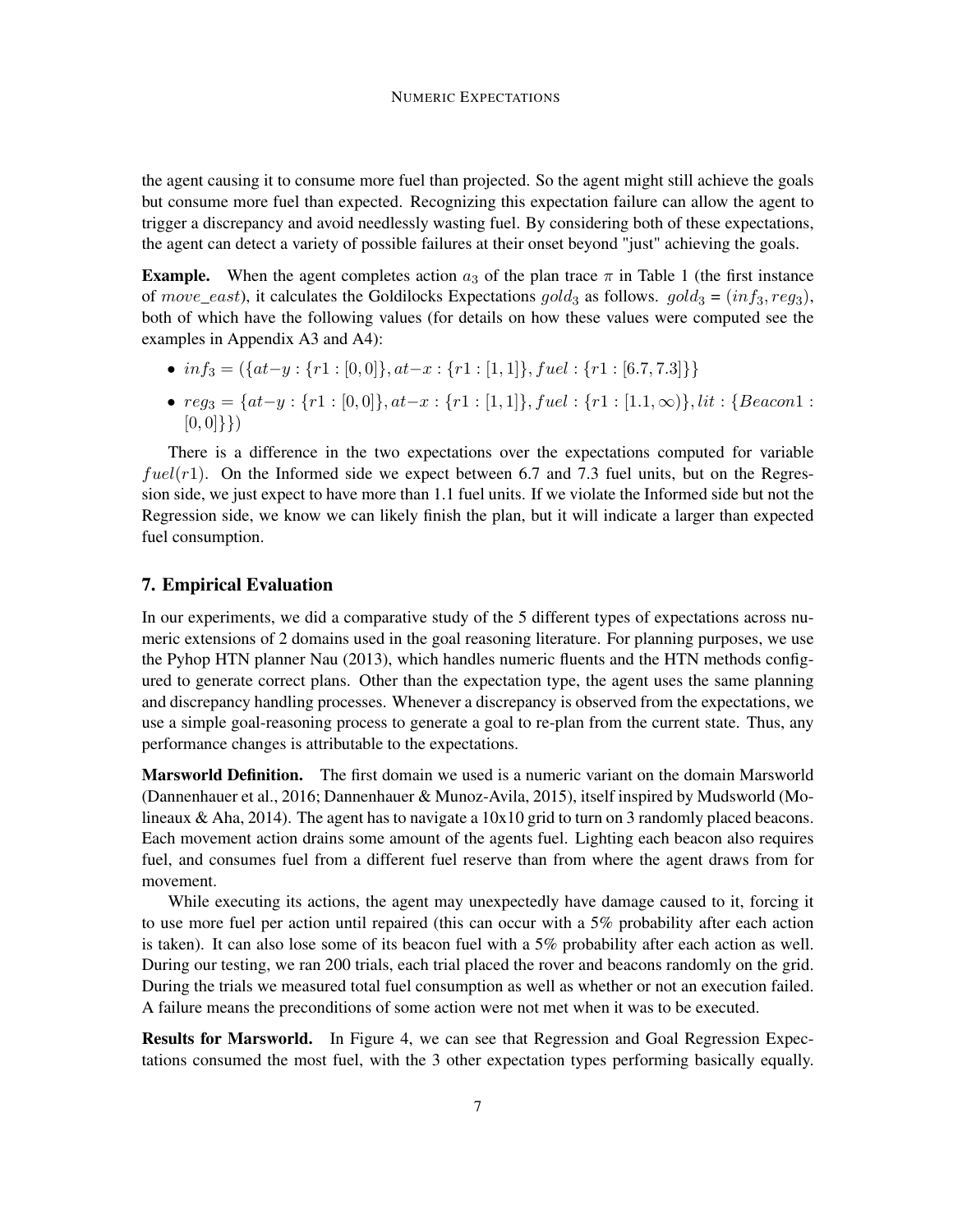#### N. REIFSNYDER AND H. MUNOZ-AVILA



Figure 4. Accumulated Fuel Consumption in Marsworld across different types of expectations. Only Informed failed trails, which occurred 27% of the time

This occurs because Regression and Goal Regression Expectations are the only ones not noticing when the agent is damaged, causing increased fuel consumption. They only look at future preconditions, so they only realize the damage once it drains enough fuel so that the plan can no longer be completed. The other 3 expectation types identify increase consumption after 1 action, since they monitor effects of the actions.

Immediate, Regression, Goal Regression and Goldilocks are able to ensure that the plan will be completed without failures, while 27% of trials failed for Informed Expectations. Informed fails because it will attempt to execute an action without it's preconditions being met. All other expectation types check preconditions. Specifically, in this scenario, agents using Informed expectations will attempt to light a beacon after having lost some beacon fuel, thus failing the action.

Blockscraft Definition. The second domain we tested in is a numeric variant of the Blockscraft domain (Dannenhauer et al., 2016). In our variant, there are three central towers of blocks, colored red, blue and yellow. Each block has a random mass. The mass of each block can only be guessed at planning time but a range for the mass from all blocks is known at planning time. The agent is tasked with collecting all the blocks from a particular color (chosen arbitrarily) and putting them in its own depot, which is limited by the amount of mass it can store. The total mass of the blocks in each individual tower is guaranteed to be less than the maximum capability of the agent's depot. The agent can only access the top block in each tower.

There is another actor in the environment who can also take blocks from the 3 central towers. There is a 8% chance after each action that the other actor will take a block out of the 3 central towers and move it to its own depot, and a 2% chance that the actor will take a block from the 3 central towers and place it in the agent's depot. The agent can also: (1) scan the other actor's depot for blocks and collect them into its own inventory, and (2) scan its own inventory and dispose of any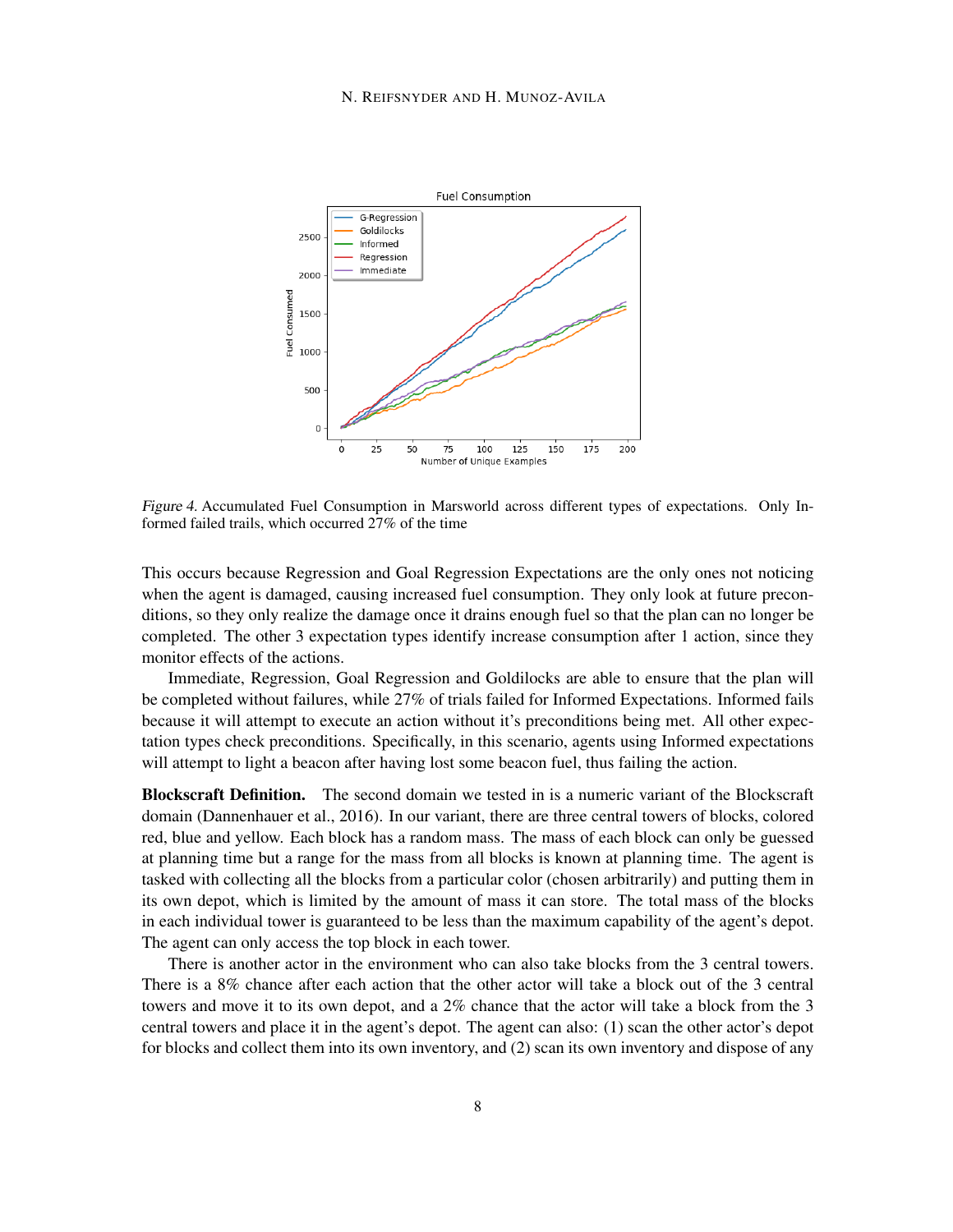block. The plans repeatedly pick the top block of the tower with the selected color and store that block into its own depot. So without the actor, the plans are guaranteed to achieve its task.

We ran 200 trials, where the mass of the blocks were randomized each trial. We measured the total mass obtained by the agent during each trial, as well as if the trial failed or not. A failure happens if the agent finishes and the total mass in its depot exceeds its capability, or an action's preconditions are not met when it is to be executed (the only possible occurrence of this is when the agent attempts to take a block from the central towers that is no longer there because the other actor removed it) and the agent doesn't check the preconditions.

Results for Blockscraft. Figure 5 shows the total mass accumulated across 200 runs for an agent using each type of Expectations. Informed and Goldilocks both accumulated roughly the same amount of mass. The reason is because agents using these expectations recognize when the actor adds to the agents collection and thus able to remove the extra block from its depot. By monitoring the effects of actions, the agent knows how much mass is has collected so far. Regression and Informed collected the most, as they are not monitoring the collected mass. Goal Regression monitors the collected mass ensuring that it will not exceed the maximum limit. This is why it resulted in more mass than Goldilocks and Informed while also collecting less than Regression and Immediate. Collecting less total mass is desirable because an increased amount of mass collected would mean an excess amount of un-needed blocks have been collected.

Only an agent using either Goldilocks or Goal Regression Expectations were able to complete the plan and have the goals fulfilled. Regression and Immediate both failed roughly 70% of their trials. These failures occurred when the other actor placed blocks into the agent's collection, eventually exceeding the maximum carry weight. Effects of actions are not monitored for those expectations, so the agent is not monitoring total mass of its collection. Informed failed 29% of its trials. This occurred due to the other actor removing blocks from the central tower that the agent had planned to obtain. The action then to collect that block failed because the block didn't exist in the tower any more. Goldilocks and Goal Regression had a 0% failure rate because they checked preconditions while assuring the goals would be achieved.

### 8. Trade-offs between Expectations

For the complexity analysis we use n, the length of the trace, and m, the maximum number of preconditions or effects.

Immediate expectations can be computed in  $O(1 * m)$  because it only checks the preconditions of one action. It only recognizes failures as they happen, and only of the form where an action can no longer be executed. Still, in simple environments where the agent can expect little to no interference, immediate expectations can be sufficient.

Informed expectations can be computed in  $O(n * m)$  time because they traverse the whole trace in the worst case while accumulating the effects. It allows the agent to ensure all accumulated changes the agent made to the environment are tracked. This in turn means that as long as the goals are satisfied due to the agents actions, than they will be satisfied at the end of execution. Secondly, as shown by the experiments above, informed expectations also allows the agent to detect discrepancies in its actions that may not affect its ability to achieve the goals, but may affect other factors such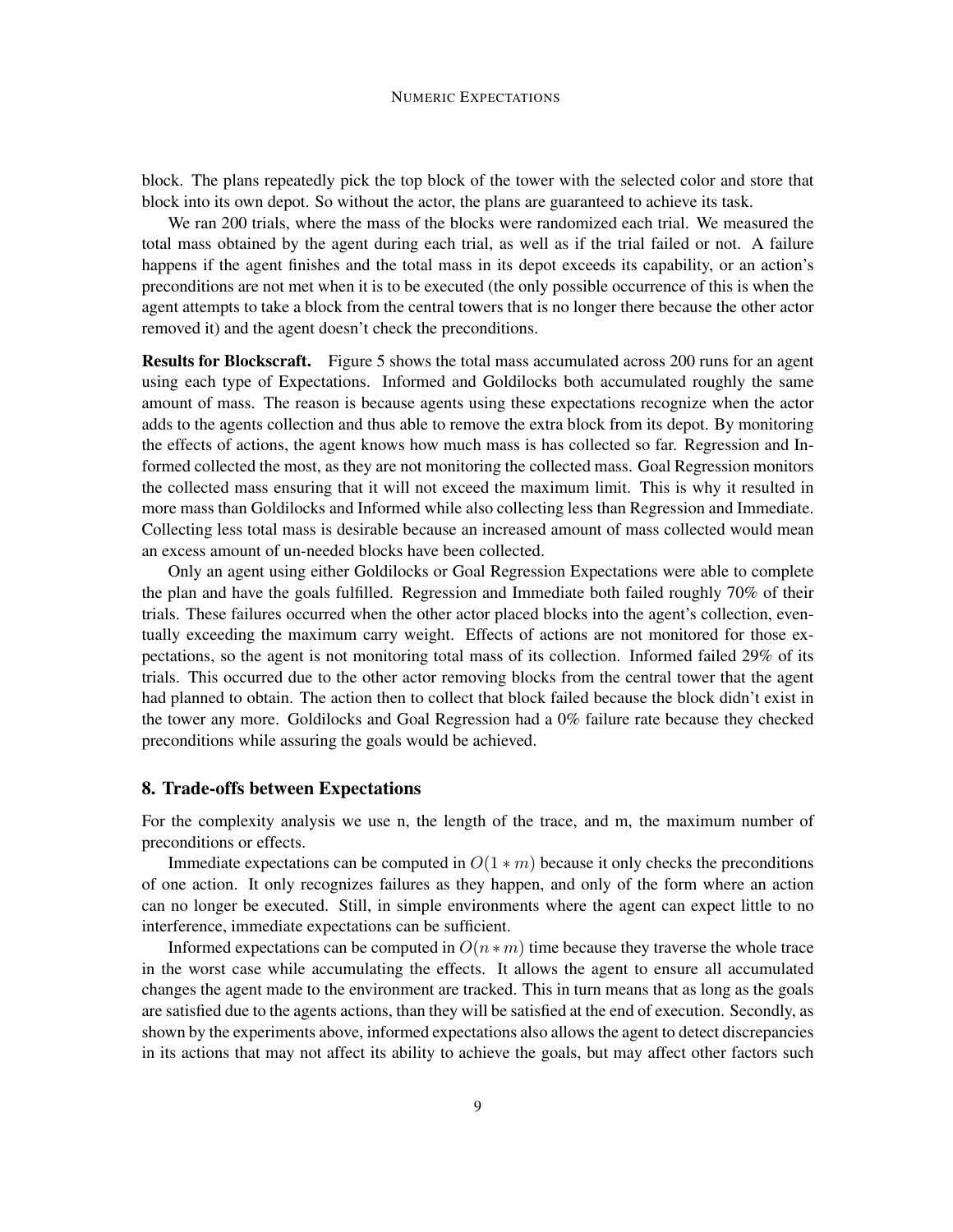#### N. REIFSNYDER AND H. MUNOZ-AVILA



Figure 5. Accumulated Mass Obtained in the Blockscraft Domain across different types of expectations. Regression and Immediate failed 70% of their trials, while Informed failed 29% of the trials. Goldilocks and Goal Regression completed all trials without failing.

as efficiency. For example, as shown in the Marsworld experiments, the agent was able to conserve fuel. However, Informed lacks any ability to reason about the next actions to execute, and this can be shown by the agent frequently collecting more than the allowed mass in the Blockscraft domain.

Regression can be computed in  $O(n * m)$  time because it may traverse the whole trace while collecting the preconditions. It allows the agent to certify the rest of the plan is able to be executed. Without a set of goals to regress off of, it cannot certify that the goals will be satisfied upon the completion of the plan's execution. As a result it frequently collects more than the allowed mass.

Goal Regression shares the pros and cons of Regression, with one additional helpful aspect. By starting the regression calculation with a set of goals, we can assure that the rest of the plan is applicable and the goals will be achieved at the termination of execution. This allows it to be sufficient to ensure that the agent finishes it's plan and achieves its goals in all scenarios.

Goldilocks can be computed in  $O(n * m)$  because it will perform exactly one pass through the trace, namely, informed expectations up to the action and regression from the end to that action. It also provides the most use to the agent. Goldilocks allows the agent to both know that the rest of the plan can be executed (and that the goals will be achieved upon the termination of execution when using Goal Regression) and identify small discrepancies in the effects of actions that may not impede the ability to achieve the goals but can allow the agent to optimize other metrics such as cost or fuel consumption.

# 9. Related Work

Scala (2013) proposed using kernel methods to compute the necessary numerical conditions  $K<sup>i</sup>$ needed to complete the rest of the plan  $a_i \dots a_n$ , akin to our regression expectations. While not de-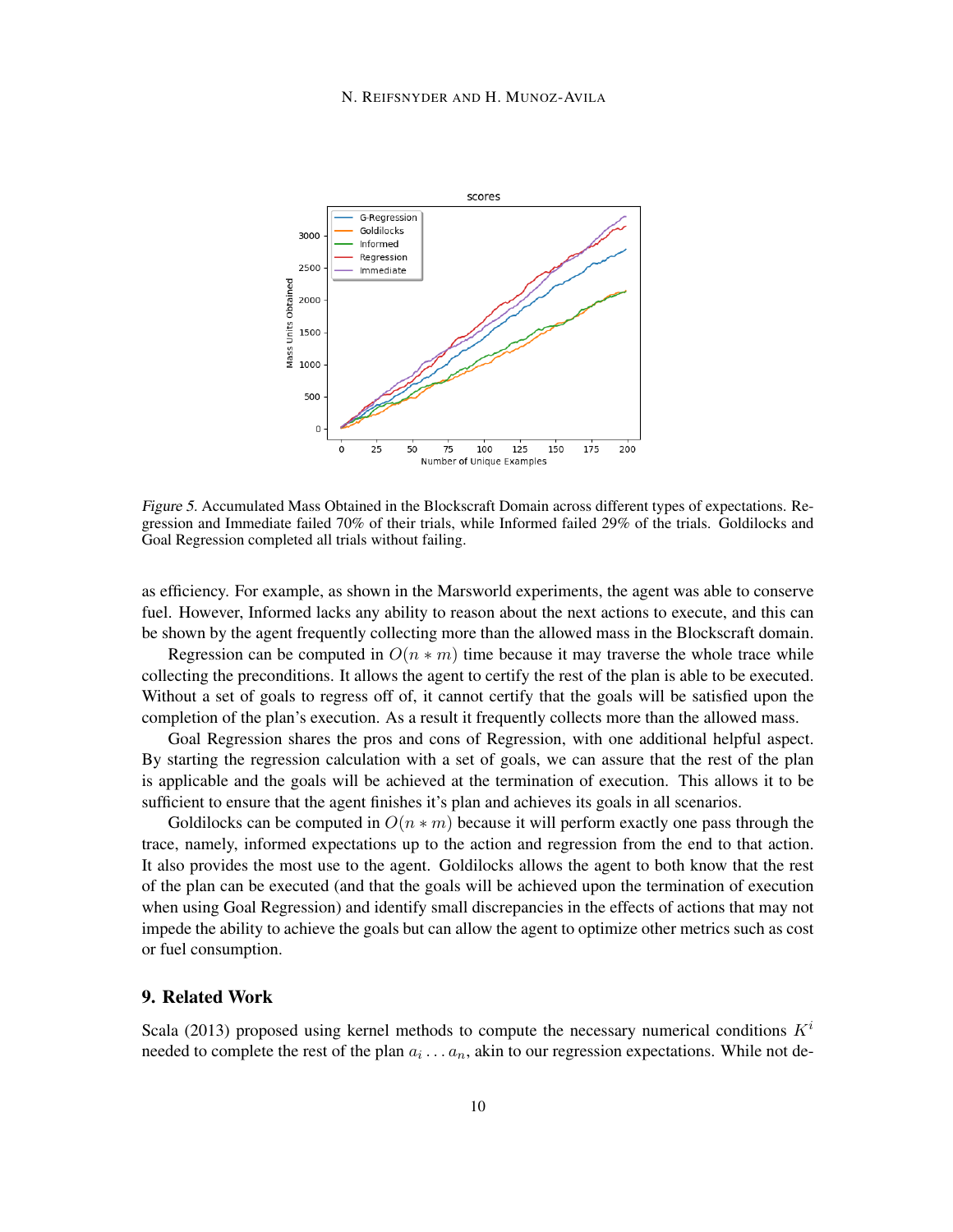#### NUMERIC EXPECTATIONS

fined that way,  $K^i(v) = f_i^{-1}(\ldots(f_n^{-1}(v))\ldots)$ , where v is a goal condition and  $f_j^{-1}$  is the inverse function for v in  $a_j$  (with  $i \leq j \leq n$ ). Scala & Torasso (2014) expands this to distances around the values of  $v$  playing a similar role as our error intervals; Fritz & McIlraith (2009) assumes Gaussian distribution for this same purpose. Our work differs in some important aspects: by explicitly using inverse functions we provide a concrete way to compute these kernels. More importantly, we introduce two forms of expectations for numeric fluents: informed and Goldilocks. As shown in our experimental evaluation, Goldilocks allows the detection of deviations in the values of numerical values that are pivotal in finishing the provided plan with the expected outcomes, even when the goals are unknown.

We know of two systems using numeric fluents for goals reasoning. Weber et al. (2012) represents quantities as numeric fluents for a goal reasoning agent playing an adversarial real-time computer game. For instance, an action to *produce 10 archers*, will have as an expectation that 10 archers are produced. After executing the action, if the number of archers is num with num  $\lt 10$ , then a discrepancy is detected. The agent will formulate a new goal to produce  $10 - num$  archers. In the context of the taxonomy we presented, this agent maintains immediate expectations. Furthermore, no margins of error are maintained as the agents expectations are exact natural numbers. Wilson et al. (2014) uses what we call informed expectations. They project forward the expected numerical values within intervals and detect discrepancies when the values are outside of these projected intervals. Our experiments show how informed expectations can incur into the highest number of errors because they don't regress conditions on the goals. This leads to a high volume of failures during execution.

Plan monitoring execution systems annotate the plan with conditions necessary for the plan's execution to be valid (Fikes et al., 1972). While not using "expectations" as a term, Ambros-Ingerson & Steel (1988) checks for the causal links, triples *(effect, fluent, precondition)* are met when the action having the precondition is to be executed. From our definitions, this is subsumed by immediate expectations. Plan monitoring execution has also been used to monitor optimality. For instance, Fritz & McIlraith (2007) uses goal regression to define necessary conditions to guarantee the optimal execution of the plan. These works use symbolic fluents.

# 10. Conclusions

We re-introduce 5 forms of Expectations over interval numerical fluents: Immediate, Informed, Regression, Goal regression, and Goldilocks. In our empirical evaluation, only agents using either Goldilocks or Goal Regression solved problems without failures across all domains. Goldilocks projects forward all changes the agent makes to the state, as well as making sure the agent is on track to meet the goals. The agent using Goal Regression was shown to be inefficient over the fuel consumption in one of the domains. The reason is that Goal Regression only checks if the agent is on track to satisfy the goals but makes no consideration of any other deviation from the action model.

Time series have been used to build statistical models of "normal" or expected readings for numerical values and in doing so detect outliers to predict malfunctions (Tsay, 1988). In this work, we assume the "normal" ranges has been given in the effects of the actions. However, in future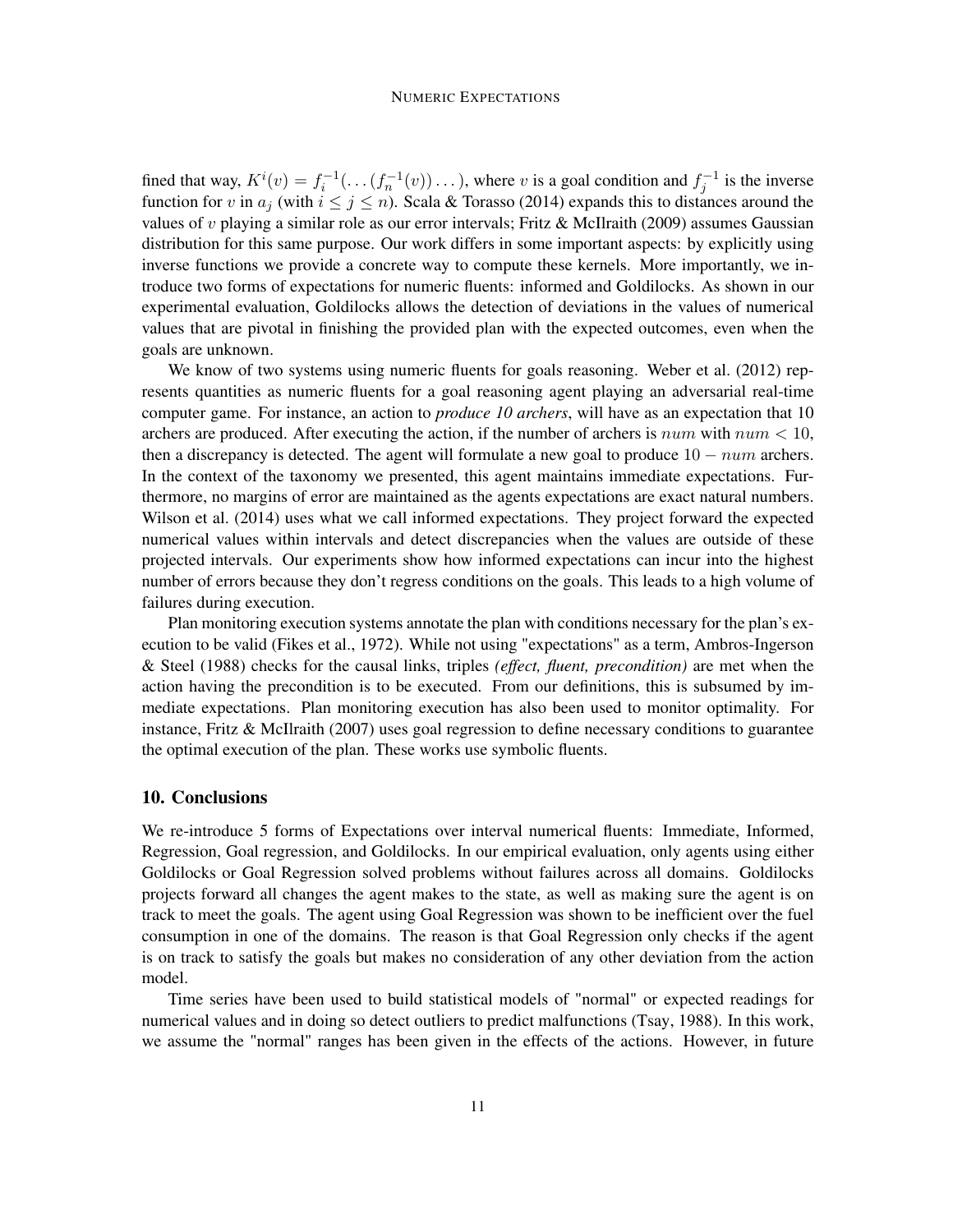work, such models could be used in situations when we expect the effects of the actions to change over time.

# Acknowledgements

This research was supported by ONR under grants N00014-18-1-2009 and N68335-18-C-4027 and NSF grant 1909879.

# References

Aha, D. W. (2018). Goal reasoning: foundations emerging applications and prospects. *AI Magazine*.

- Aldinger, J., Mattmüller, R., & Göbelbecker, M. (2015). Complexity of interval relaxed numeric planning. *Joint German/Austrian Conference on Artificial Intelligence (Künstliche Intelligenz)* (pp. 19–31). Springer.
- Ambros-Ingerson, J. A., & Steel, S. (1988). Integrating planning, execution and monitoring. *AAAI* (pp. 21–26).
- Bajada, J., Fox, M., & Long, D. (2015). Temporal planning with semantic attachment of non-linear monotonic continuous behaviours. *IJCAI* (pp. 1523–1529).
- Coles, A. J., Coles, A. I., Fox, M., & Long, D. (2010). Forward-chaining partial-order planning. *Twentieth International Conference on Automated Planning and Scheduling*.
- Cox, M. T. (2007). Perpetual self-aware cognitive agents. *AI magazine*, *28*, 32.
- Dannenhauer, D., & Munoz-Avila, H. (2015). Raising expectations in gda agents acting in dynamic environments. *IJCAI* (pp. 2241–2247).
- Dannenhauer, D., Munoz-Avila, H., & Cox, M. T. (2016). Informed expectations to guide gda agents in partially observable environments. *IJCAI* (pp. 2493–2499).
- Edelkamp, S. (2003). Taming numbers and durations in the model checking integrated planning system. *Journal of Artificial Intelligence Research*, *20*, 195–238.
- Erol, K., Hendler, J., & Nau, D. S. (1994). HTN planning: Complexity and expressivity. *National Conference on Artificial Intelligence (AAAI)* (pp. 1123–1128).
- Fikes, R. E., Hart, P. E., & Nilsson, N. J. (1972). Some new directions in robot problem solving. *Machine Intelligence*, *7*, 405–430.
- Fritz, C., & McIlraith, S. (2009). Computing robust plans in continuous domains. *Nineteenth International Conference on Automated Planning and Scheduling*.
- Fritz, C., & McIlraith, S. A. (2007). Monitoring plan optimality during execution. *ICAPS* (pp. 144–151).
- Ghallab, M., Nau, D., & Traverso, P. (2014). The actor's view of automated planning and acting: A position paper. *Artificial Intelligence*, *208*, 1–17.
- Helmert, M. (2002). Decidability and undecidability results for planning with numerical state variables. *AIPS* (pp. 44–53).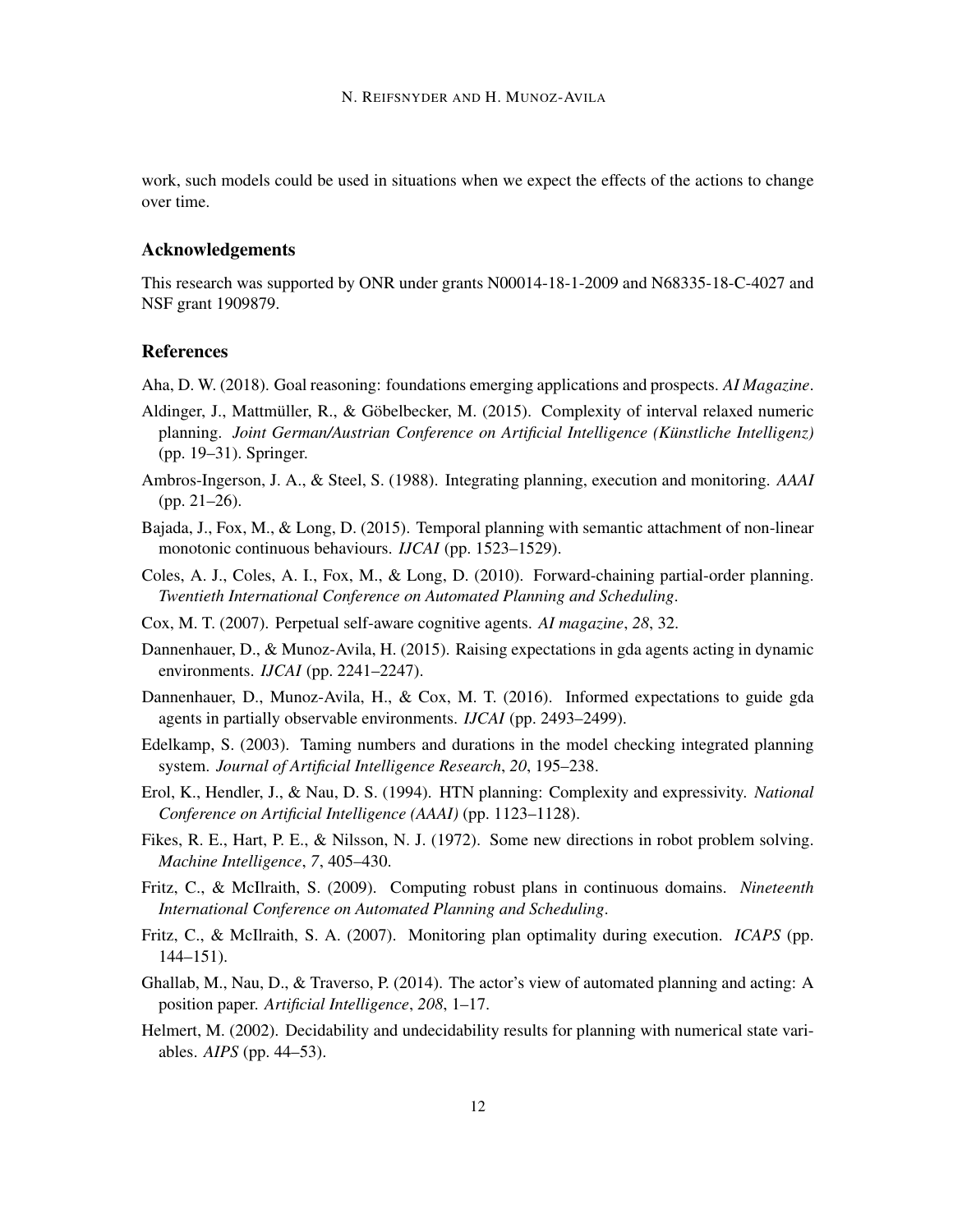- Hoffmann, J. (2003). The Metric-FF planning system: Translating "ignoring delete lists" to numeric state variables. *Journal of Artificial Intelligence Research (JAIR)*, *20*, 291–341.
- Molineaux, M., & Aha, D. W. (2014). Learning unknown event models. *AAAI* (pp. 395–401).
- Moore, R. E., Kearfott, R. B., & Cloud, M. J. (2009). *Introduction to interval analysis*, volume 110. Siam.
- Munoz-Avila, H., Dannenhauer, D., & Reifsnyder, N. (2019). Is everything going according to plan? - expectations in goal reasoning agents. *Proceedings of AAAI-19*.
- Nau, D. (2013). Pyhop, version 1.2.2 a simple htn planning system written in python. https: //bitbucket.org/dananau/pyhop. Accessed: 2019-01-30.
- Reifsnyder, N., & Munoz-Avila, H. (2018). Goal reasoning with goldilocks and regression expectations in nondeterministic domains. *6th Goal Reasoning Workshop at IJCAI/FAIM-2018*.
- Scala, E. (2013). Numeric kernel for reasoning about plans involving numeric fluents. *Congress of the Italian Association for Artificial Intelligence* (pp. 263–275). Springer.
- Scala, E., Haslum, P., Thiébaux, S., & Ramirez, M. (2016). Interval-based relaxation for general numeric planning. *Proceedings of the Twenty-second European Conference on Artificial Intelligence* (pp. 655–663). IOS Press.
- Scala, E., & Torasso, P. (2014). Proactive and reactive reconfiguration for the robust execution of multi modality plans. *ECAI 2014* (pp. 783–788). IOS Press.
- Tsay, R. S. (1988). Outliers, level shifts, and variance changes in time series. *Journal of forecasting*, *7*, 1–20.
- Veloso, M. M., & Carbonell, J. G. (1993). Toward scaling up machine learning: A case study with derivational analogy in PRODIGY. In S. Minton (Ed.), *Machine learning methods for planning*. San Francisco: Morgan Kaufmann.
- Weber, B. G., Mateas, M., & Jhala, A. (2012). Learning from demonstration for goal-driven autonomy. *Twenty-Sixth AAAI Conference on Artificial Intelligence*.
- Wilson, M. A., McMahon, J., & Aha, D. W. (2014). Bounded expectations for discrepancy detection in goal-driven autonomy. *AI and Robotics: Papers from the AAAI Workshop*.

# Appendix

# A1. Preliminary Definitions

A state is a mapping  $s: V \to \mathbb{I}$  from a collection of variables V to a collection of intervals  $\mathbb{I}$ . A state is a mapping  $s: V \to \mathbb{I}$  from a collection of variables V to a collection of intervals  $\mathbb{I}$ . As in Scala et al. (2016), we represent an interval as  $x = [x, \overline{x}]$  where x is the lower bound on x and  $\overline{x}$  is the upper bound (similarly for open and mixed intervals), or if either side is unbounded, that bound is represented as an open interval bound on  $\infty$  (or  $-\infty$ ).

An operator is a 4-tuple *o=(name parameters precondition effect)*, where

• The parameters are a collection of free variables.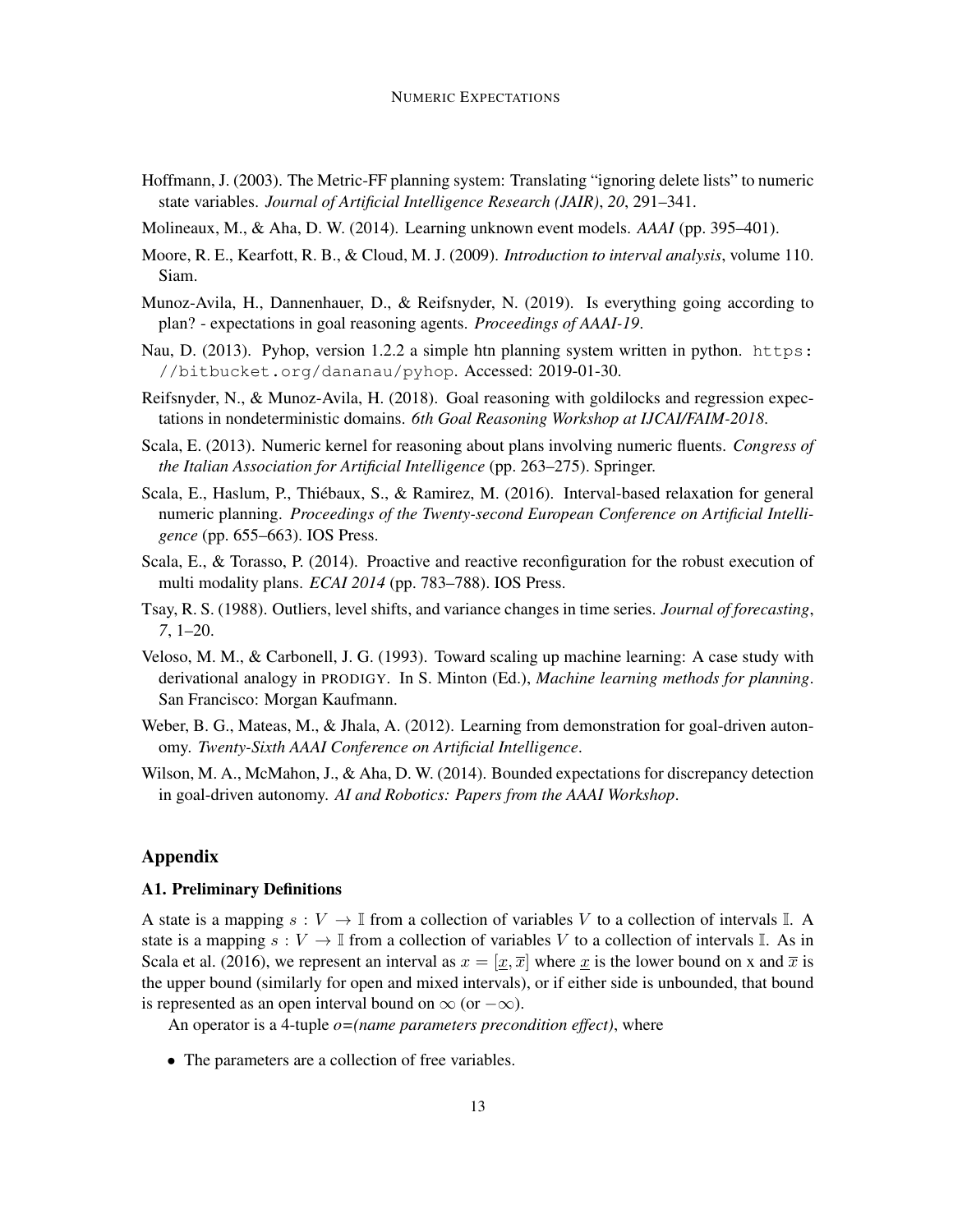- The preconditions are a list of interval constraints. Interval constraints are of the form either *within (v, i)* or *not-within (v, i)*, where v is a state variable and i is an interval. *within* checks if in the current state  $s, s(v) \geq \underline{i}$  and  $\overline{s(v)} \leq \overline{i}$  hold. *not-within* checks if  $\overline{s(v)} \leq \underline{i}$  or  $s(v) \geq \overline{i}$ .
- The effects indicate changes in value to the state variables. Effects are represented as function tuples  $\mathbb{F} = \{(f_1, f_2) | f_1 \text{ and } f_2 \text{ are functions}\}\$  (open and mixed intervals are allowed). The effects can be represented as the partial mapping  $eff : V \rightarrow \mathbb{F}$ , where each variable  $v \in V_{eff}$ therefore has the function tuple  $(f_1^v, f_2^v)$ , where  $f_1^v$  and  $f_2^v$  are the changes to the left and right boundaries to the variable  $v$ .
- Effects takes a variable  $v \in V$  and assigns v value  $[f_1(\underline{v}), f_2(\overline{v})]$ , where  $(f_1, f_2) \in \mathbb{F}$  and  $f_1(x) \le f_2(x)$  for all x.

The set of goals G is a mapping  $G: V \to \mathbb{I}$ . We say G is satisfied by a state s if for every variable  $v_g$  in  $\mathcal{G}$ ,  $within(s(v_g), \mathcal{G}(v_g))$  is true. A plan  $\pi$  is executable if for each action  $a_i$ , the preconditions for  $a_i$  hold in state  $s_i$  and state  $s_{i+1}$  is the result from applying  $a_i$  to  $s_i$ . A plan  $\pi$  is correct if it is executable and transforms  $s_0$  into a state  $s_{n+1}$  that satisfies all the goals in  $\mathcal{G}$ .

# A2. Formal Definition of the Two Operators

We define  $D = A \oplus_{S} B$ , where A are a collection or variable-interval assignments, S is the current state and B are an action's effects. More generally, for any partial functions  $A: V \to \mathbb{I}, S: V \to \mathbb{I}$ , and  $B : V \to \mathbb{F}$ ,  $A \oplus_S B$  is a partial mapping  $D : V \to \mathbb{I}$  defined as follows:

- 1. if  $v \in V_A \cap V_B$  and  $B(v) = (f_1, f_2)$ , then  $D(v) = [f_1(A(v)), f_2(\overline{A(v)})]$ .
- 2. if  $v \in V_A V_B$  then  $D(v) = A(v)$ .
- 3. if  $v \in V_B V_A$  and  $B(v) = (f_1, f_2)$ , then  $D(v) = [f_1(S(v)), f_2(\overline{S(v)})]$ .
- 4. for all other variables D is undefined (i.e.,  $V_D = V_A \cup V_B$ )

Informally,  $A \oplus_{S} B$  applies the function tuple in  $B(v)$  either to  $A(v)$  when the variable v is defined in A and B (Case 1), or to  $S(v)$  when v is defined in B but not A (Case 3). If the variable v is defined in A but not B, it's assigned  $A(v)$  (Case 2). When it's undefined in A and B, then it's left undefined (Case 4).

**Example.** If  $A$ ,  $S$ , and  $B$  are defined as:

- $A = \{a : [2, 3]\}$
- $S = \{a : [2, 3], b : \neg [7, 7], c : [8, 9], d : [6, 6]\}$
- $B = \{a : [x-2, x-1], b : [x+1, x+2], d : [x \times 2, x \times 3]\}$

Then  $D = A \oplus_{S} B = \{a : [0, 2], b : \neg[8, 9], d : [12, 18]\}.$  In the resulting partial function  $D(a) = [0, 2]$  is obtained by evaluating the functions tuple  $B(a) = [x - 2, x - 1]$  on the interval  $A(a) = [2, 3]$  which gives  $[(x - 2)(2), (x - 1)(3)] = [0, 2]$  (Case 1);  $D(b) = \neg [8, 9]$  is obtained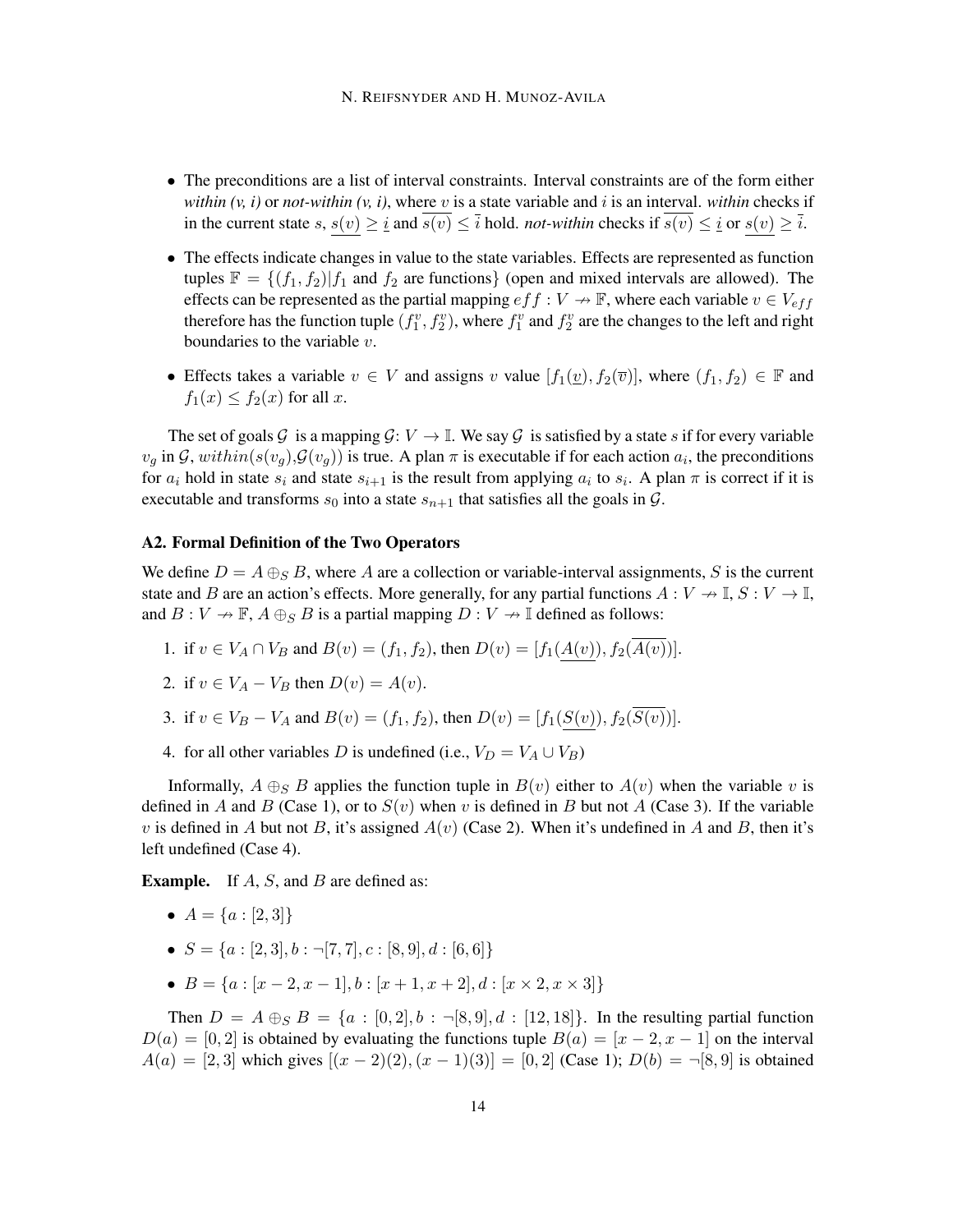by evaluating the functions tuple  $B(b) = [x + 1, x + 2]$  on the value of  $S(b) = \neg [7, 7]$  which gives  $\neg[(x + 1)(7), (x + 2)(7)] = \neg[8, 9]$  (Case 3); and  $D(d) = [12, 18]$  is obtained by evaluating the functions tuple  $B(d) = [x \times 2, x \times 3]$  on the value of  $S(d) = [6, 6]$  which gives  $[(x \times 2)(6), (x \times 3)]$  $3(6)$ ] = [12, 18] (Case 3).

We define  $D = A \ominus_P B$ , where A are some variables-interval assignments, P are an action's preconditions and B are the action's effects. More generally, let  $A: V \nrightarrow \mathbb{I}$ ,  $P: V \nrightarrow \mathbb{I}$ , and  $B: V \to \mathbb{F}$ , we define  $A \ominus_P B$  as a partial mapping  $D: V \to \mathbb{I}$  with:

- 1. if  $v \in V_A V_B$  then  $D(v) = A(v)$ .
- 2. if  $v \in V_A \cap V_B$  and  $B(v) = (f_1, f_2)$ , then  $D(v) = [f_1^{-1}(\underline{A(v)}), f_2^{-1}(\overline{A(v)})].$
- 3. if  $v \in V_P$  then  $D(v) = P(v)$
- 4. for all other variables D is undefined (i.e.,  $V_D = V_A \cup V_P$ )

Informally,  $A \ominus_P B$  results in a new partial mapping that is defined for all variables from A and P. The new mapping takes the value  $A(v)$  if v is defined in A but not in B (Case 1). If a variable v is defined in  $A$  and  $B$ , the new mapping takes the values after applying the inverse of the functions tuple defined in  $B(v)$  to the value of  $A(v)$  (Case 2). If a variable v is defined in P but not in A, the new mapping takes the value of  $P(v)$  (Case 3). If a variable is not defined in either A or P, it is left undefined (Case 4).

**Example.** if we have the three partial functions  $A$ ,  $P$ , and  $B$ , as follows:

- $A = \{a : \neg [2, 3], b : [5, 6]\}$
- $P = \{c : [4, 4]\}$
- $B = \{b : [x + 1, x + 2]\}$

Then  $D = A \ominus_P B = \{a : \neg [2, 3], b : [4, 4], c : [4, 4]\}.$  In the resulting function,  $D(a) = \neg [2, 3]$ since a is defined in A but not in B (Case 1);  $D(b) = [4, 4]$  since  $A(b) = [5, 6]$  and  $B(b) =$  $[x+1, x+2]$ , hence the inverse functions are  $[x-1, x-2]$  so we get  $[(x-1)(5), (x-2)(6)] = [4, 4]$ (Case 2); and  $D(c) = [4, 4]$  since c is defined in P (Case 3).

#### A3. Formal Definition of Informed Expectations

 $X_{inf}(\pi, s_i, \emptyset) = inf_i$ . Each  $inf_i$  is generated as follows:  $inf_0 = \emptyset$ . That is, before the first action is executed, we have no accumulated effects. For  $i > 0$ ,  $inf_i$  is defined recursively as follows:  $inf_i = inf_{i-1} \oplus_{s_{i-1}} eff_{s_i}^{a_i}$ . Agents using Informed Expectations check that the compounded effects are valid in the environment.

**Example.** If we have just completed action  $a_2$  of the plan trace  $\pi$  (the second instance of move\_north in Table 1), we calculate the Informed Expectations  $X_{inf}(\pi, s_2, \emptyset) = inf_2$  as follows from the initial state. We have: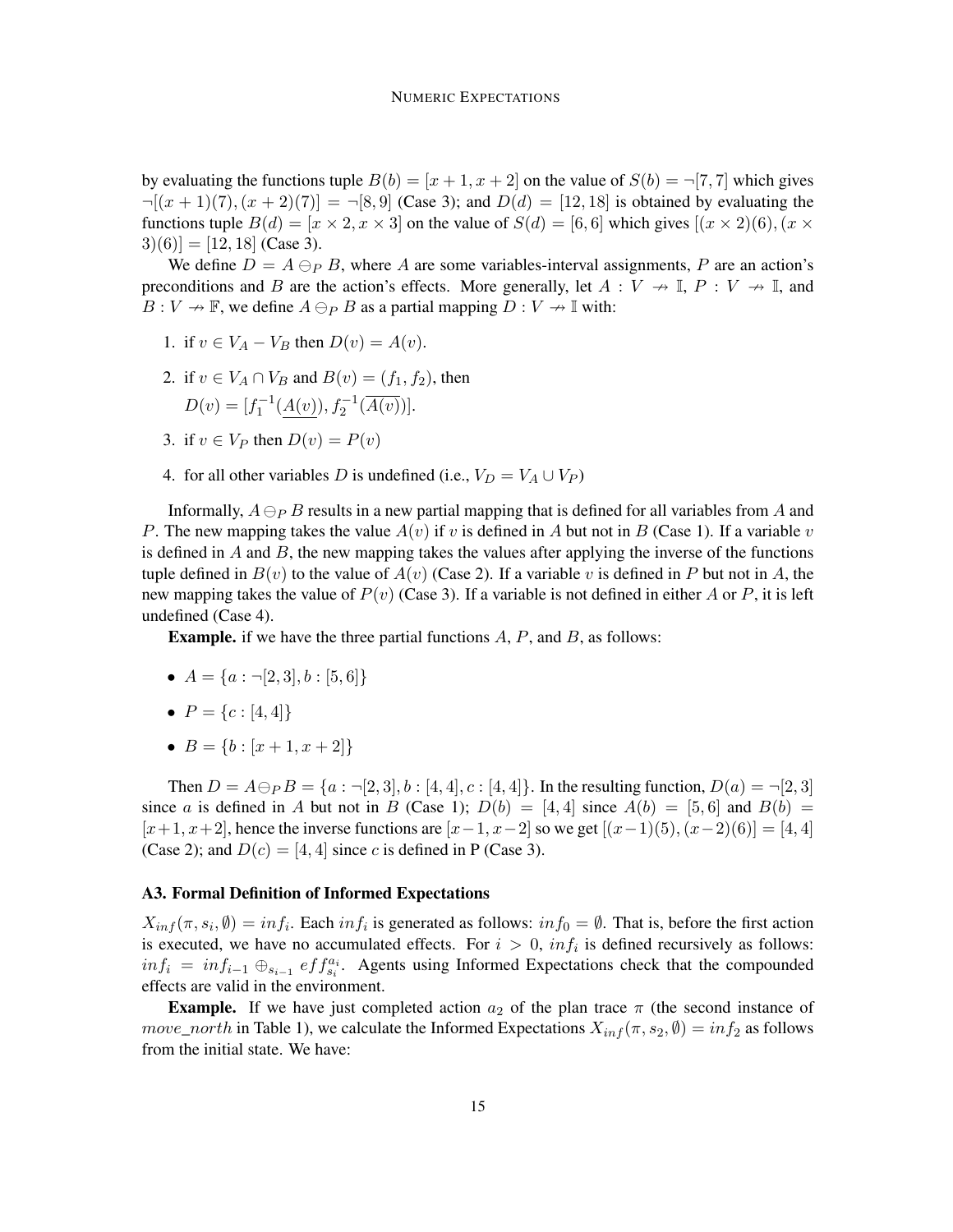- $in f_1 = \{at-y : \{r1 : [1,1]\}, fuel : \{r1 : [8.9,9.1]\}\}\$
- in  $f_2$  compounds in  $f_1$  with the effects from  $a_2$ , the second move\_north:  $eff_{s_2}^{move\_north}$  =  $\{at-y: \{r1: [x-1,x-1]\}, fuel: \{r1: [x-1,1,x-.9]\}\}\$
- Thus,  $inf_2 = inf_1 \oplus_{s_1} eff_{s_2}^{move\_north} = \{at y : \{r1 : [0,0]\}, fuel : \{r1 : [7.8,8.2]\}\}$

For computing  $at-y(r)$  we compute  $[(x-1)(1), (x-1)(1)] = [0,0]$  and for  $fuel(r)$  we compute  $[(x - 1.1)(8.9), (x - .9)(9.1)] = [7.8, 8.2]$ . This expectation set means that we expect to have between 7.8 and 8.2 units of fuel and to be at y=0 on the coordinate frame (any x coordinate is fine)

#### A4. Formal Definition of Regression Expectations

We distinguish between two types of regression expectations: *goal regression*, when the goals are known and hence  $\mathcal{G} \neq \emptyset$ , and *regression* when  $\mathcal{G} = \emptyset$ ; an example of the latter is when  $\pi$  is generated by a user but we don't know the goals. Another example is when the plan is generated using HTN planning techniques (Erol et al., 1994). In HTN planning the objective is given by tasks; tasks doesn't need to map to particular atoms to be true in the state. Therefore, unlike goals, they cannot be determined to be true by just examining the atoms in a state.

Formally,  $X_{regress}(\pi, s_i, \mathcal{G}) = reg_i$ . Each  $reg_i$  is generated as follows:  $reg_n = \mathcal{G}$ . That is, when in the last state, the agent expects  $G$  to hold (when the goals are unknown,  $G$  equals the empty set {}). For  $i < n$ ,  $reg_i$  is defined recursively as follows:  $reg_i = reg_{i+1} \ominus_{pre^{a_{i+1}}} eff_{s_{i+1}}^{a_{i+1}}$ .

**Example.** If we have just completed  $a_3$  of the plan trace  $\pi$  in Table 1 (i.e., the first instance of move\_east), we calculate the Regression Expectations  $reg_3 = X_{regress}(\pi, s_3, \emptyset)$  as follows (the preconditions and effects for *move* east and *light* beacon have not been shown before):

- $reg_5 = \{lit : \{Beacon1 : [1, 1]\}\},$  i.e., the goal.
- $reg_4 = \{at-y : \{r1 : [0,0]\}, at-x : \{r1 : [2,2], lit : \{Beacon1 : [0,0]\}\}\)$  which are the preconditions for  $a_5$ , light\_beacon.
- $reg_3 = reg_4 \ominus_{pre^{a_4}} eff_{s_4}^{a_4}$ , where:

$$
= pre^{a_4} = \{at - x : \{r1 : [0,1]\}, fuel : \{r1 : [1.1, \infty)\}\}\
$$

$$
\hspace*{0.2cm}-\,eff^{a_4}_{s_4}=\{at-x:\{r1:[x+1,x+1]\},fuel:\{r1:[x-1.1,x-.9]\}\}
$$

• Thus,  $reg_3 = \{at-y : \{r1 : [0,0]\}, at-x : \{r1 : [1,1]\}, fuel : \{r1 : [1.1,\infty)\}, lit :$  ${Beacon1 : [0,0}$ 

 $reg_4$  follows from the preconditions of  $light\_beacon.~reg_3=reg_4\ominus_{pre^{move\_east}}$   $eff_{s_4}^{move\_east},$ where  $a_4$  is the second instance of move\_east. Since  $fuel(r1)$  is in  $pre^{move\_east}$ , in reg<sub>3</sub>:  $fuel(r1) = pre^{move\_east}(fuel(r1)) = [1.1, \infty)$ . Since  $at-y(r1)$  and  $lit(Beacon1)$  are in reg<sub>4</sub> and not in  $eff_{s_4}^{move\_east}$ , they carry over from  $reg_4$  into  $reg_3$ .  $at-x(r1)$  is in both,  $reg_4$  and  $eff_{s_4}^{move\_east}$ , so we compute the inverse functions from  $eff_{s_4}^{move\_east}$  to get in  $reg_3: at-x(r1)$  =  $[(x-1)(2), (x-1)(2)] = [1, 1]$ . Overall, this expectation set means that we expect to have at least 1.1 units of fuel, to be at y=0 and x=1 on the coordinate frame, and for the beacon to not be lit.